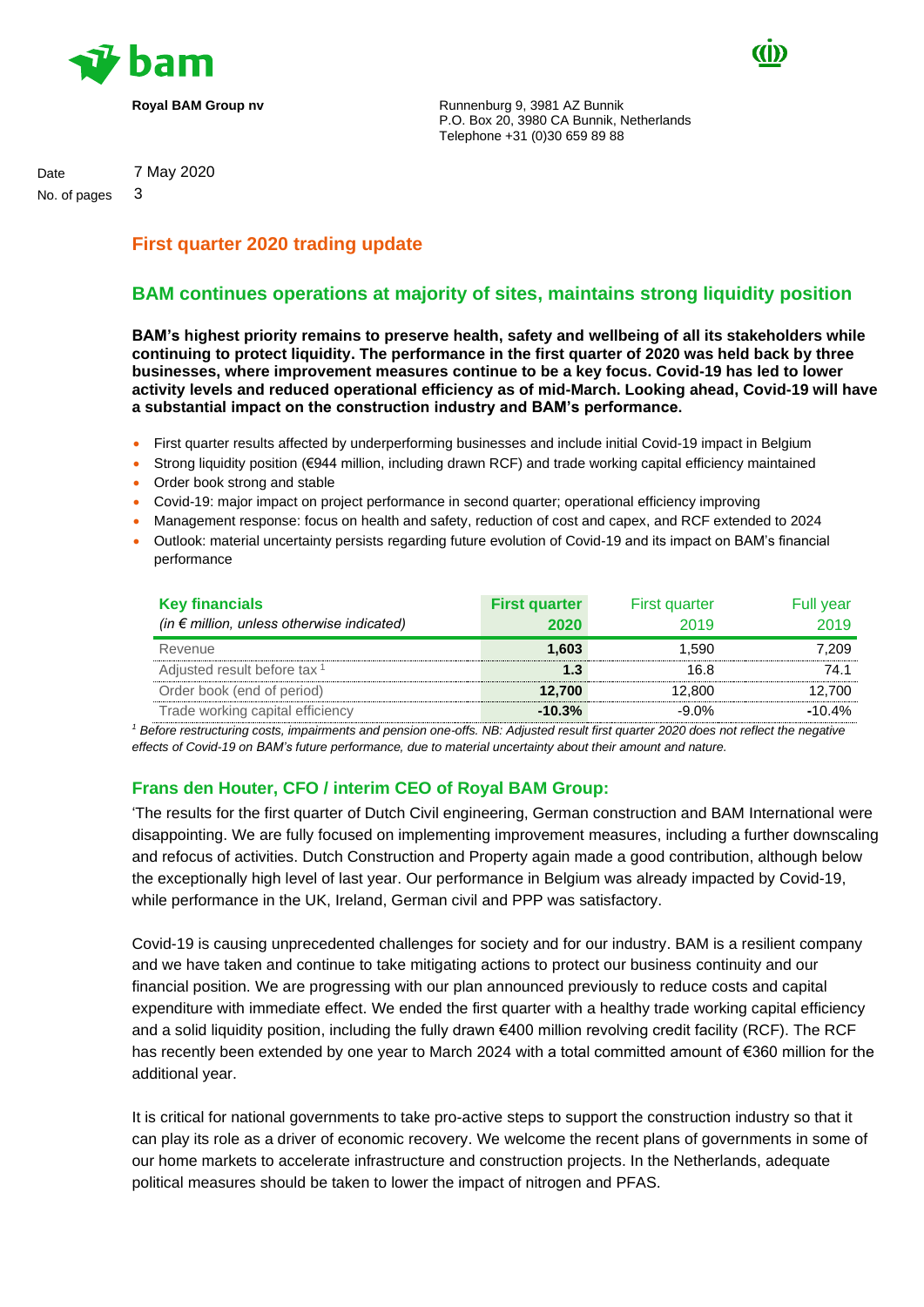



Press release of 7 May 2020, page 2 of 3

Material uncertainty persists regarding the future evolution of the Covid-19 pandemic. It is evident there will be a substantial adverse effect on our operations, including pressure on the supply chain, and on our financial performance.

I am grateful to all our colleagues who are delivering on our four crisis management principles: act responsibly, comply with country and company instructions, serve our clients and focus on cash. I am especially proud of our vital work to support healthcare and essential services.'

#### **Business review first quarter 2020**

The performance in the business line Construction and Property was in line with expectations. There were some set-backs on projects and under-coverage of overhead costs in Germany. In the Netherlands, BAM sold 515 homes versus the exceptionally high level of 951 homes sold in the first quarter of 2019. The contributions in the Netherlands, the UK and Ireland were still satisfactory. Belgium showed the first impact of Covid-19.

In the business line Civil engineering, results were held back due to weak operational performance of BAM International. In the Netherlands, the implemented improvement measures have not yet translated into a stronger performance. In Ireland, Belgium and Germany results were in line with last year. BAM Nuttall had a solid contribution and recently received Notice to Proceed (as joint venture partner to Eiffage, Kier and Ferrovial Agroman) to commence the full detailed design and construction of 80 km of Phase 1 of the HS2 railway (the route London-Birmingham).

At BAM PPP, the prison in Dendermonde (Belgium) was added to the portfolio. The solid contribution was similar to last year.

### **Update Covid-19**

In the Netherlands and Germany, the majority of BAM's sites can still continue operations, although at a lower productivity level as a result of the Covid-19 risk mitigating measures. On some sites BAM is experiencing constraints on supplies and deliveries.

In the UK, in recent weeks BAM Construct UK restarted work at a number of sites across the country following extensive checks and agreements with project teams, clients and the supply chain. Most of BAM Nuttall's civil projects are in progress. Every effort is being made to keep sites open and continue work where practicable, although efficiency is reduced due to social distancing requirements

BAM PPP and its supply chain are working hard to keep vital public facilities open and available such as police headquarters, hospitals and courts.

In Ireland, since the end of March construction work has halted on request of the government. The government has announced a phased return of outdoor workers as of 18 May.

In Belgium, most construction sites closed down as of mid-March. BAM's operating companies have gradually started up sites as of 22 April.

BAM International has downscaled most of its project sites in order to comply with local Covid-19 regulations.